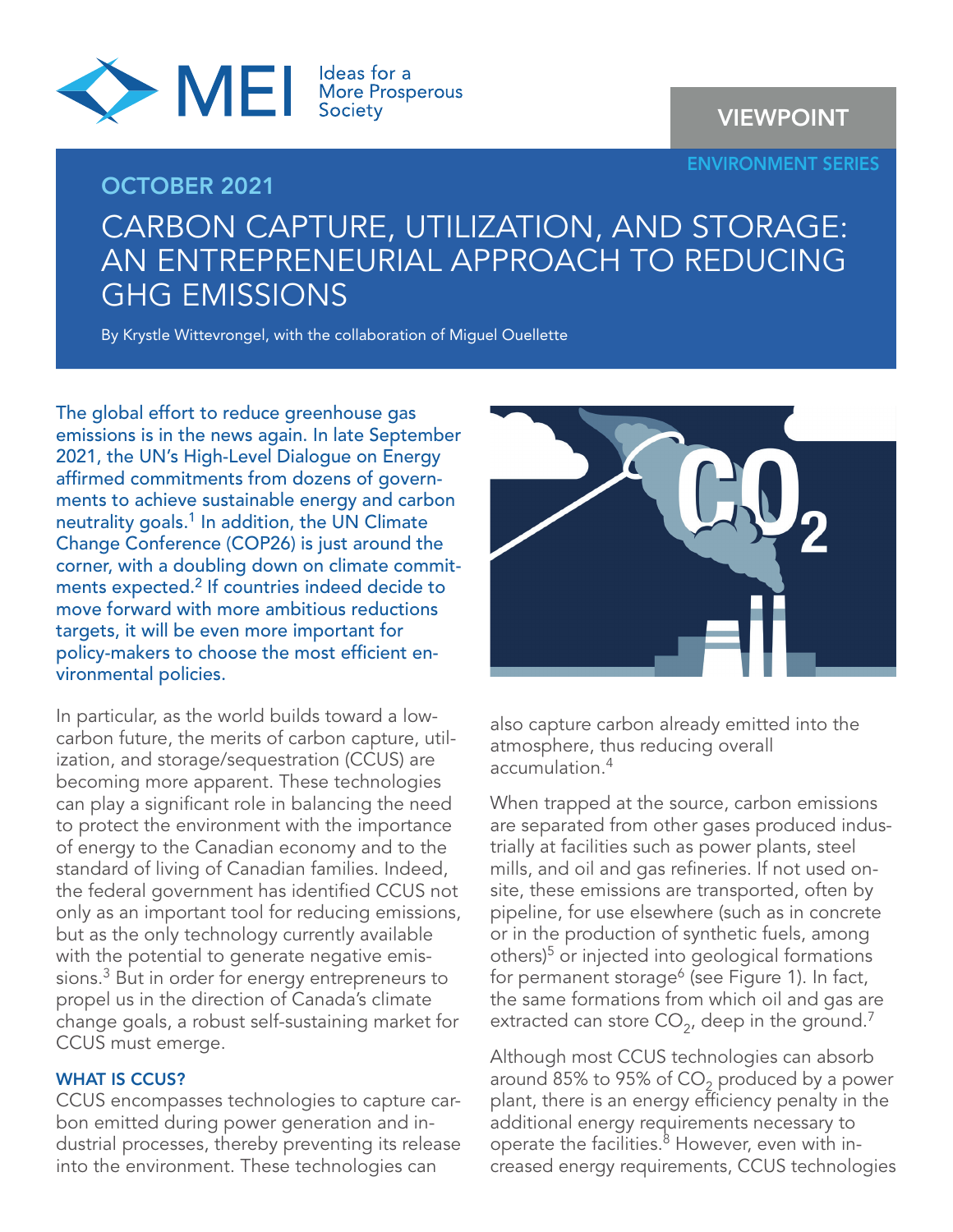## Figure 1

# Carbon Capture, Utilization, and Storage (CCUS)



Note: This figure is a simplification of the CCUS process meant for visualization. Source: International Energy Agency, *About CCUS*, April 2021.

have been reported to support an overall atmospheric reduction of more than 85%,<sup>9</sup> with some projects at 90%<sup>10</sup> and even 100%.<sup>11</sup>

## CCUS AND NET-ZERO

Alongside over 120 other countries, Canada has pledged to achieve net-zero emissions by 2050.12 In order to do so, the Canadian economy needs to either emit virtually no GHGs or find some other way to offset emissions. While significant improvements have been made in energy efficiency, there are still high-emitting industries such as steel and cement that lack viable options for reducing emissions.<sup>13</sup> Therefore, in order to achieve emissions reductions of the magnitude necessary to reach net-zero, we will need to employ technologies that can capture carbon. Not only can we not achieve carbon neutrality without them, but trying to do so would have harmful impacts on our economic growth, greatly compromising our standard of living.

CCUS fits into the broader circular economy model for mitigating emissions. The four Rs of the circular carbon economy—reduce, reuse, recycle, and remove—were endorsed at the G20 Energy Ministers meeting in 2020 as being "a holistic, integrated, inclusive, and pragmatic approach to managing emissions."14 As such, CCUS has a part to play in a resilient, sustainable system. The federal government has acknowledged that CCUS is a significant opportunity for Canada, not only in terms of our climate change agenda, but also in terms of economic opportunities.15 Energy entrepreneurs also recognize the opportunities that CCUS represents, both for the industry and for the environment.<sup>16</sup>

## CANADA'S CCUS POTENTIAL

In recent years, some of the world's largest and most advanced carbon capture projects have been developed in Western Canada.<sup>17</sup> Canada's four existing projects represent 15% of global facilities, and currently capture 4 million tonnes of